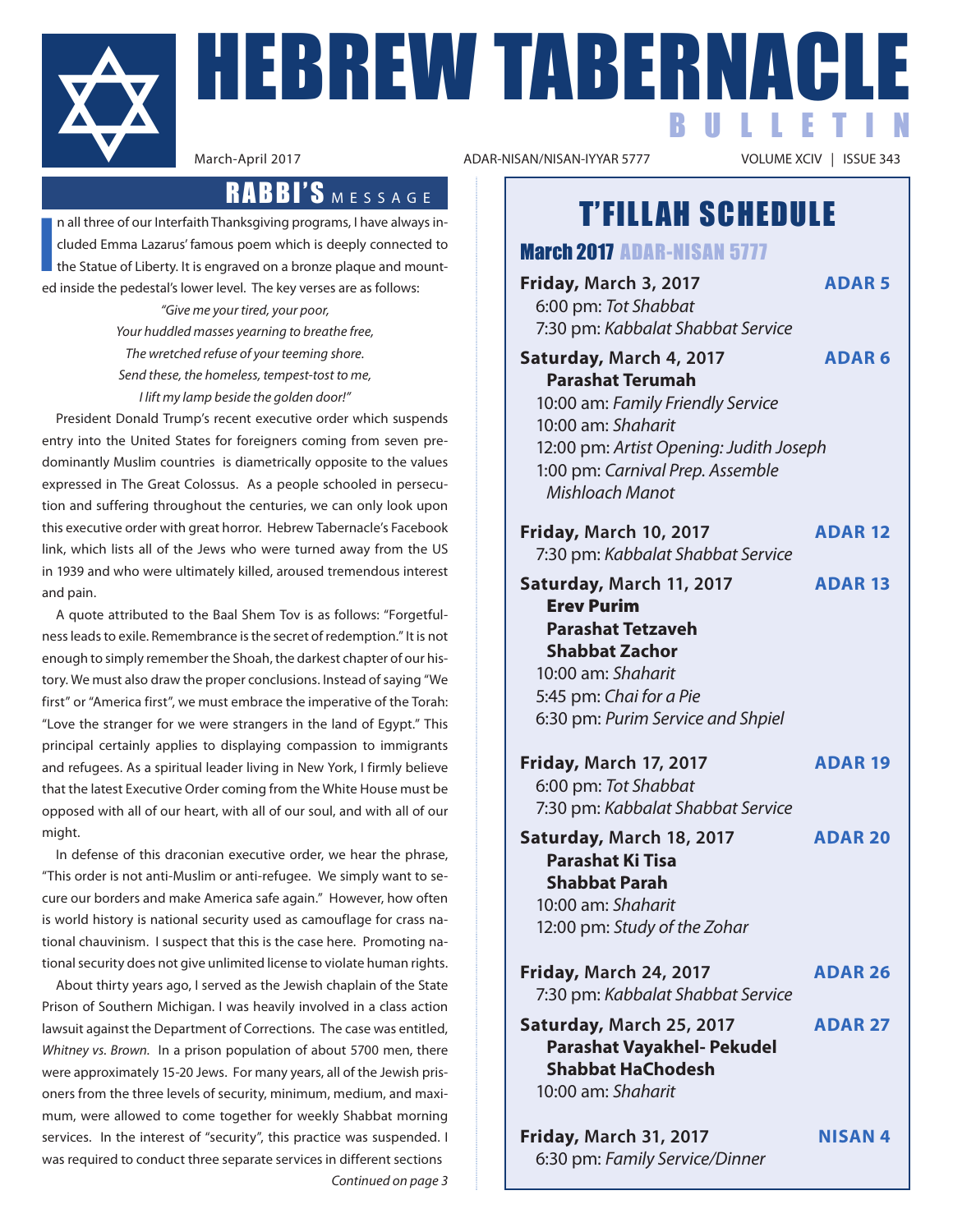

# HEBREW TABERNACLE **CONGREGATION**

*A Liberal Congregation & Progressive Community Center* 

| rebjeff2028@gmail.com                                                                                                                                                                                                |
|----------------------------------------------------------------------------------------------------------------------------------------------------------------------------------------------------------------------|
|                                                                                                                                                                                                                      |
|                                                                                                                                                                                                                      |
| rselig@lycos.com                                                                                                                                                                                                     |
| jslcsw@aol.com                                                                                                                                                                                                       |
| mkleinnyc@rcn .com                                                                                                                                                                                                   |
| ren_27@rocketmail.com                                                                                                                                                                                                |
| paulglassman@juno.com                                                                                                                                                                                                |
|                                                                                                                                                                                                                      |
| Lcytryn@gmail.com                                                                                                                                                                                                    |
| dianaddouglas@hotmail.com                                                                                                                                                                                            |
| susan_gellert@yahoo.com<br>Diana Douglas Sisterhood President                                                                                                                                                        |
| dianaddouglas@hotmail.com<br>Richard Ehrenreich  Men's Club President                                                                                                                                                |
| rehrenreichusa@nyc.rr.com                                                                                                                                                                                            |
| skhspr@gmail.com                                                                                                                                                                                                     |
| htoffice@nyc.rr.com<br>htoffice@nyc.rr.com                                                                                                                                                                           |
| Fredy SeidelChair, Chesed Committee<br>347-843-7111                                                                                                                                                                  |
| Youth & Family Committee htoffice@nyc.rr.com                                                                                                                                                                         |
| Harriet Bailer, Diana Douglas & Regina gradess GoldWing Curators<br>EHBailer@aol.com;dianaddouglas@hotmail.com;                                                                                                      |
| ReginaG99@gmail.com                                                                                                                                                                                                  |
| Web address: www.hebrewtabernacle.org<br>W<br>Published bi-monthly by the<br>Hebrew Tabernacle of Washington Heights<br>551 Fort Washington Ave. New York, NY 10033-1908<br>a member of the union for Reform Judaism |

## Deadline for inclusion in the May-June Bulletin is April 15th

material received after that date will be held until the July-August 2017 issue. *htoffice@nyc.rr.com*

# T'FILLAH SCHEDULE

## April 2017 NISAN-IYYAR 5777

| Saturday, April 1, 2017<br><b>Parashat Vayikra</b><br>10:00 am: Shaharit                                                                                   | <b>NISAN 5</b>                     |
|------------------------------------------------------------------------------------------------------------------------------------------------------------|------------------------------------|
| Friday, April 7, 2017<br>7:30 pm: Kabbalat Shabbat Service<br>Saturday, April 8, 2017<br><b>Parashat Tzav</b>                                              | <b>NISAN 11</b><br><b>NISAN 12</b> |
| <b>Shabbat HaGadol</b><br>10:00 am: Shaharit                                                                                                               |                                    |
| Tuesday, April 11, 2017<br>Pesach I (CH"M)<br>10:00 am: Pesach Service                                                                                     | <b>NISAN 15</b>                    |
| Wednesday, April 12, 2017<br>Pesach II (CH"M)<br>10:00 am: Pesach Service                                                                                  | <b>NISAN 16</b>                    |
| Friday, April 14, 2017<br>Pesach IV (CH"M)<br>6:00 pm: Tot Shabbat<br>7:30 pm: Kabbalat Shabbat Service                                                    | <b>NISAN 18</b>                    |
| Saturday, April 15, 2017<br>Pesach V (CH"M)<br>10:00 am: Shaharit<br>12:00 pm: Study of the Zohar                                                          | <b>NISAN 19</b>                    |
| Tuesday, April 11, 2017<br><b>Pesach VIII (CH"M)</b><br>10:00 am: Pesach Service                                                                           | <b>NISAN 15</b>                    |
| Wednesday, April 11, 2017<br>10:00 am: Pesach 8 Service (and Yizkor)                                                                                       | <b>NISAN 15</b>                    |
| Friday, April 21, 2017<br>7:30 pm: Kabbalat Shabbat Service<br>Saturday, April 22, 2017                                                                    | <b>NISAN 25</b><br><b>NISAN 26</b> |
| <b>Parashat Shmini</b><br>10:00 am: Shaharit                                                                                                               |                                    |
| Friday, April 28, 2017<br>6:30 pm: Tot Shabbat Potluck<br><b>Fund Raiser</b>                                                                               | <b>IYYAR 2</b>                     |
| 7:30 pm: Kabbalat Shabbat Service<br>Saturday, April 29, 2017<br><b>Parashat Tazria-Metzora</b><br>10:00 am: Family Friendly Service<br>10:00 am: Shaharit | <b>IYYAR3</b>                      |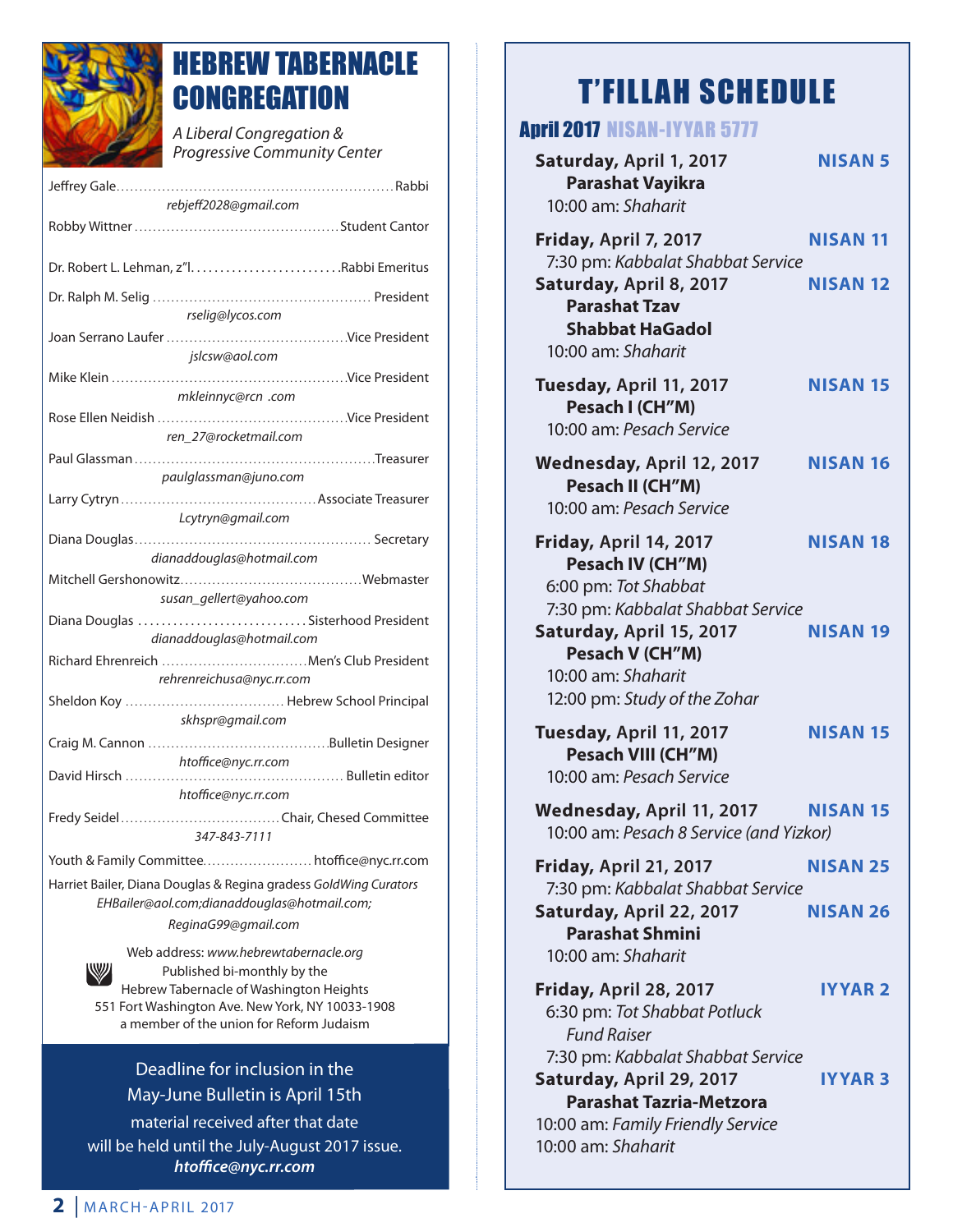## RABBI'S Message

#### *Continued from page 1*

of the same complex; the attainment of a minyan became impossible without bringing in outside people. That was the basis of the lawsuit.

The inmates lost at the trial level, but won on appeal at the District Court. The three judges, who were also Ronald Reagan appointees, determined that the prison's concern for security did not outweigh the Jewish prisoners' right to worship with a minyan. In all societies, there is a balancing act between security and basic human rights. If a strict constructionist court can deem it appropriate for convicted criminals to enjoy freedom of worship, how much the more should we open our doors to Muslims, many of whom have green cards and legitimate visas. While no one disputes the need to vet people who enter our country, the fact remains that the overwhelming majority of immigrants simply want to start a new life in a free society and who are eager to contribute to our country.

Many of our own members are immigrants, refugees from Nazi Germany. I personally lived in four foreign countries and sponsored four immigrants myself. My wife is an immigrant from Canada who eventually became an American citizen. Both of my children were born in Canada.

As a reform rabbi and as a progressive, I will continue to speak out against all measures which would divide our rich, multicultural community. I will continue to work with all leaders, regardless or racial, religion, or sexual preference. In all my endeavors, I will continue to be guided by this central Jewish principle: "Love the stranger for we were strangers in the land of Egypt."

# SAVE THE DATE Hebrew Tabernacle 111th Gala Sunday, May 21, 2017

To order tickets and journal ads please visit www.hebrewtabernacle.org

**XX** 

## Adult Education Series on the Holocaust

**Saturday April 8, 2017** *"and yet they learned"*

**Saturday April 22, 2017** *Hamburgh family presentation on Holocaust Tour*

xχ

# Congregational Seder

**April 10, 2017 - 6:30 PM** *(immediately after 5:30 PM service)* For reservations please visit www.hebrewtabernacle.org

χχ

#### Hebrew Tabernacle Annual Meeting **April 23, 2017** *Time TBD*



## **WE GRATEFULLY ACKNOWLEDGE THESE RECENT CONTRIBUTIONS:**

#### **BULLETIN FUND**

*received a donation from…*

#### **CLERGY ASSIST FUND**

*received a donation from…*

#### **GENERAL FUND**

*received a donation from…* Bella Y. Bankoff In memory of the Yahrzeit of Ida Gordon Alexander & Irina Kandarasheva-Barg Barg In memory of the Yahrzeit of Iosif Barg

Ellen Gross Donation to defray the cost of mailing the Bulletin

Hebrew Tabernacle Sisterhood **Assists to cover clergy payroll costs - November 2016** Hebrew Tabernacle Sisterhood **Assists to cover clergy payroll costs - December 2016** Hebrew Tabernacle Sisterhood Assists to cover clergy payroll costs - March 2017

Allen Bachenheimer **In memory of the Yahrzeits of Josef and Herta Bachenheimer In memory of the Yahrzeits of Josef and Herta Bachenheimer**  Jeff & Marjorie Bauml In memory of the Yahrzeit of Julius Seligsberg Jeff & Marjorie Bauml In memory of the Yahrzeits of Ada Speyer and Eugenia Seligsberg Bertha Bodenheimer **In memory of the Yahrzeit of Elsie Muller** In memory of the Yahrzeit of Elsie Muller David Duhan **In memory of the Yahrzeit of Morris Duhan**, Max Spector, and Bernard F. Duhan Arthur Eisner **Permanently enter the name of Hannah Eisner into** Permanently enter the name of Hannah Eisner into the Book of Life Fred Fields In memory of the Yahrzeits of Ignatz and Martha Dingfelder Olga Fourier In memory of Nuta Bery-Chmukh

*Continued on page 4*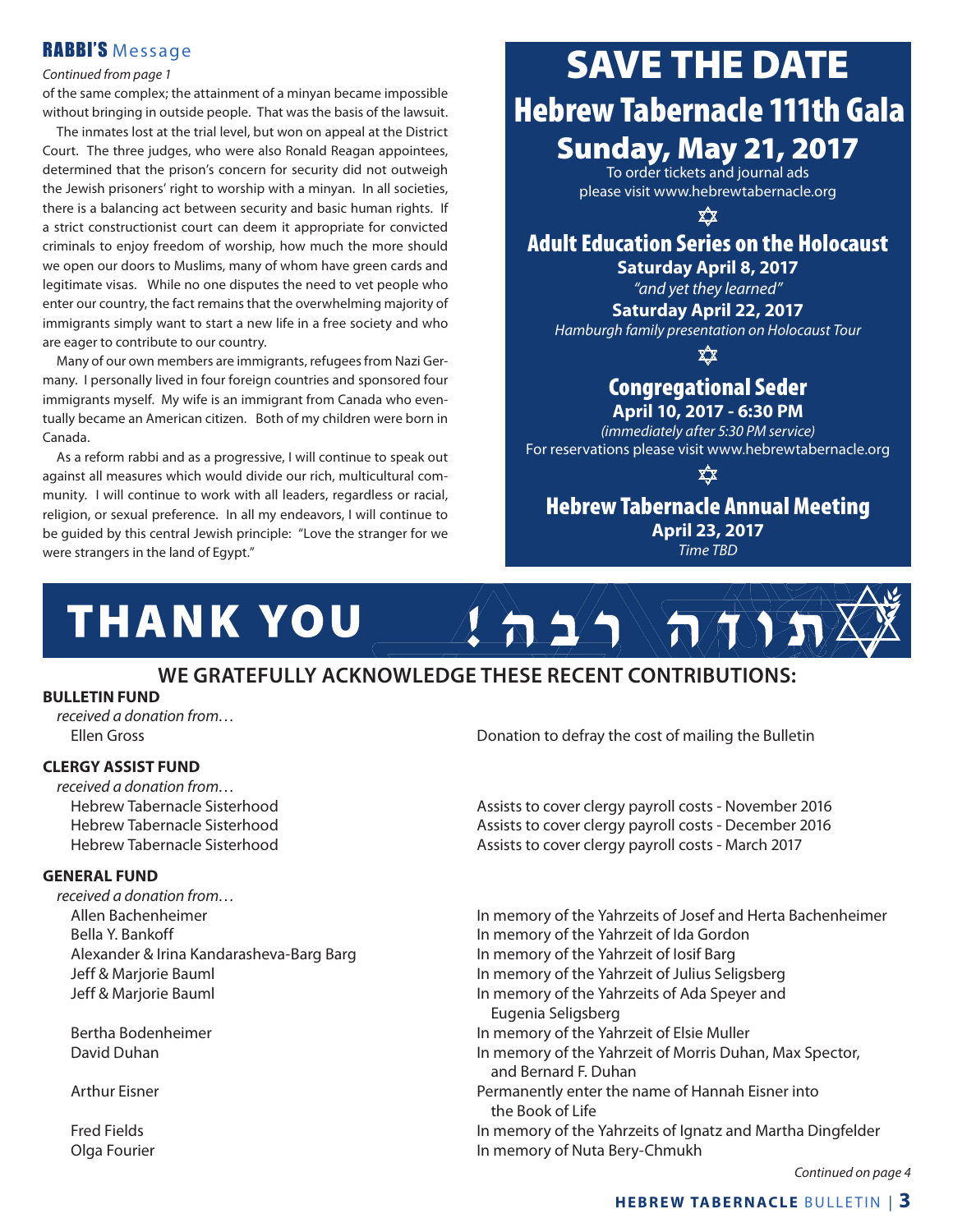# **THANK YOU**

DONATIONS

*Continued from page 3* Eric Koesterich Yahrzeit in memory of Walter Lesser Ruth Wertheimer **In memory of the Yahrzeit of Felice Kalfus** 

Charles & Lilli Friedman **In memory of the Yahrzeit of Edith Friedman**  Martin Friedman In memory of the Yahrzeit of Greta Friedman Mitchell & Susan Gellert Gershonowitz In memory of the Yahrzeit of Florence Tanenzaph Joel & Jean Goldstein In memory of the Yahrzeits of Rae Fiber and Betty Myerson Joel & Jean Goldstein In memory of the Yahrzeit of Lou Myerson Barbara Gonzo In memory of the Yahrzeit of Sylvia Dlugatch Helga R. Gutmann In memory of the Yahrzeits of Emma Gutmann and Bruno Herz John Habermann In memory of the Yahrzeit of Grete Habermann Mark & Rita Hamburgh In memory of the Yahrzeit of Selma Sarner Mark & Rita Hamburgh **In memory of the Yahrzeit of Rachel Kleiner** In memory of the Yahrzeit of Rachel Kleiner Mark & Rita Hamburgh In memory of the Yahrzeit of Helen Berg Mark & Rita Hamburgh In memory of the Yahrzeit of Morris Klein Mark & Rita Hamburgh In memory of the Yahrzeit of Jenny Hamburger Hilda Hoffman In memory of the Yahrzeit of Jindrich Hoffman David & Linda Horowitz **In memory of the Yahrzeit of Gertrude Horowitz**  Pauline Jakobsberg In memory of the Yahrzeits of Ernest & Gerda Jakobsberg Michael & Melanie Klein In memory of the Yahrzeit of Phyllis Taylor Michael & Melanie Klein In memory of Hannah Eisner from the Klein family Eric Klinger (David Liu is guardian) In memory of the Yahrzeit of Hedy Klinger Ursula Kohlmann In memory of the Yahrzeit of Paul Kohlmann Susan Krause **In memory of the Yahrzeit of Robert Krause** William Landsberg **In memory of the Yahrzeit of Ernest Landsberg** In memory of the Yahrzeit of Ernest Landsberg Anneliese Lebrecht In memory of the Yahrzeit of Walter Lebrecht Rita Leopold In memory of the Yahrzeit of Stephan Leopold Norman & Nancy Lindauer **In Marson Communist Communist Communist Communist Communist Communist Communist Communist Communist Communist Communist Communist Communist Communist Communist Communist Communist Communist Communi**  Roberta S. Mathes In memory of the Yahrzeit of Fred Mathes Michael Melzer In memory of the Yahrzeit of Trude Melzer Mark Meyer In memory of the Yahrzeit of Ottilie Meyer Rose Ellen Neidish In memory of the Yahrzeit of Carol Shelton Hannelore Noe **In memory of the Yahrzeit of Hans Militzer** In memory of the Yahrzeit of Hans Militzer Peter Oestreicher In memory of the Yahrzeit of Henry Oestreicher Stanley Pearlman In memory of the Yahrzeits of Curt and Marta Herz Ruth & Martin Pollack Bressler **In Martin 1998** In memory of the Yahrzeit of Hilde Pollack Gabrielle & Theodore Rosenberg **In memory of the Yahrzeit of Kurt Schickler** Rhoda Rosenthal **In memory of the Yahrzeits of Lisel and Siegfried Rosenthal**  Rita Rosenthal In memory of Hannah Eisner and Helen Kunz Werner & Audrie Rothschild **In the Value of the Yahrzeit of Isadore Max**  Joan & James Savitt In memory of the Yahrzeits of Martin, Elain, Frederic Neuburger Edward Schachter In memory of the Yahrzeit of Paul Schachter Aby + Liz Shamir In memory of the Yahrzeit of Hedi Levenback Gerald Sonnenfeld In memory of the Yahrzeits of Ann & Otto Sonnenfeld Ellinor Stein **In memory of the Yahrzeit of Ernest W. Stein**  Frank Stern In memory of the Yahrzeit of Louise Stern Vera Strauss In memory of the Yahrzeit of Alice Katz Margaret, Lawrence A. Suran In memory of the Yahrzeit of Frieda Suran In memory of the Yahrzeit of Frieda Suran Gary Thalheimer **In the Universe of the Yahrzeit of Regina Frankenberg** In memory of the Yahrzeit of Regina Frankenberg Gary Thalheimer **In memory of the Yahrzeit of Martin Thalheimer** In memory of the Yahrzeit of Martin Thalheimer Gary Thalheimer **In memory of the Yahrzeit of Herta Frank** Melvin & Maureen Weisblatt In memory of the Yahrzeit of beloved Aunt Evelyn Rosenstein

 $\left( \left. \text{A} \right) \right)$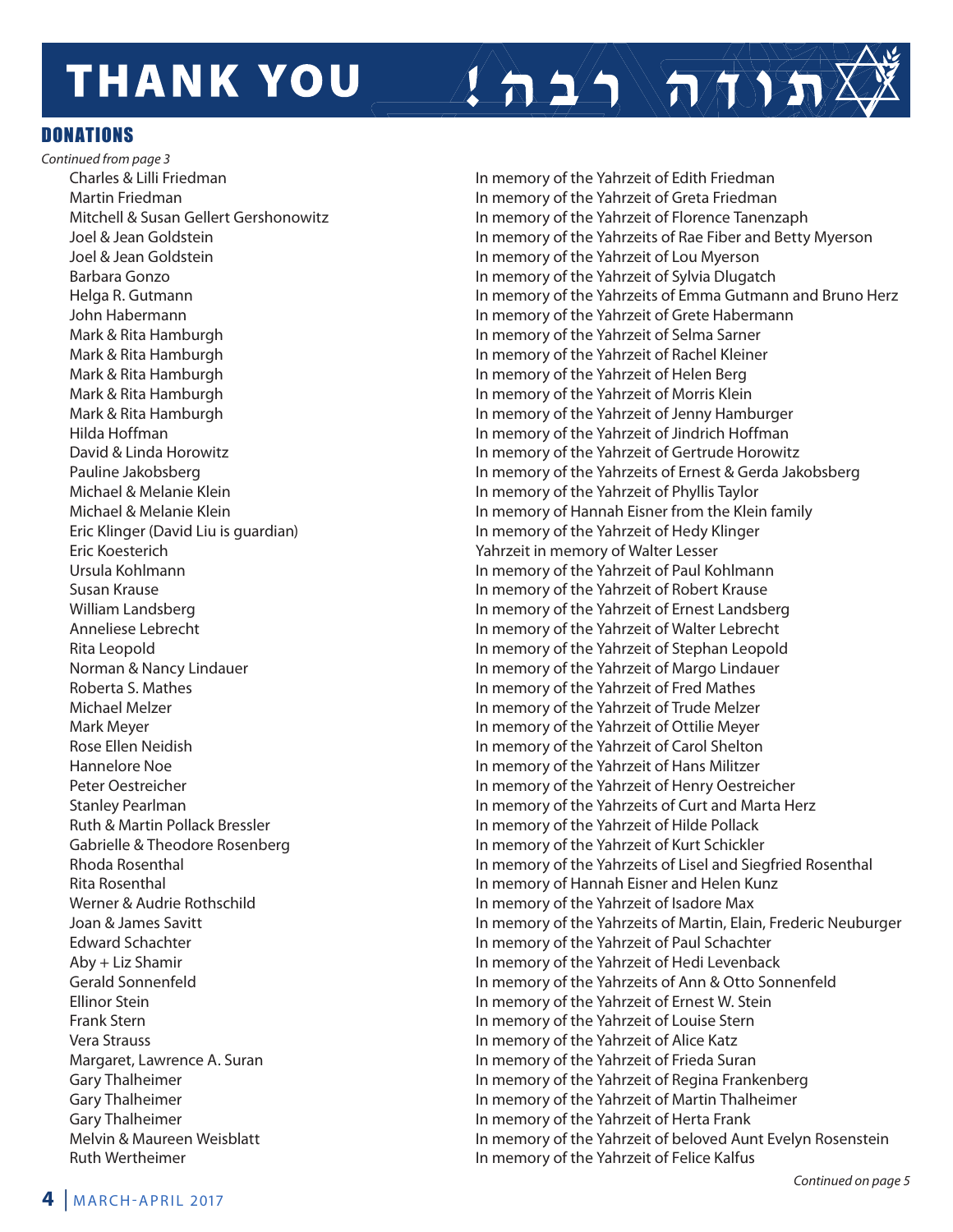# **THANK YOU**

### DONATIONS

*Continued from page 4*

#### **FLOWER FUND**

*received a donation from…* Richard Ehrenreich **Donation is a constant of the Constant Constant Constant Constant Constant Constant Constant** Mark & Rita Hamburgh **In honor of Robby Wittner** In honor of Robby Wittner

#### **THE HEBREW SCHOOLS FUND**

*received a donation from…* Mitchell & Susan Gellert Gershonowitz Shlach Manot Michael & Melanie Klein Shlach Manot Robinanne Turiel National Shlach Manot

#### **HIGH HOLIDAY FUND**

*received a donation from…* Bella Y. Bankoff **Yiskor Donation Bella Y. Bankoff** Diana Douglas **National Struck Collection** Construction National Association National Association Diana Douglas **National Struck Construction** Piskor Donation Michael & Melanie Klein Kol Nidre Donation Michael & Melanie Klein Theory Construction Nichael & Melanie Klein Rita Rosenthal North Communication and Rita Rosenthal North Communication and Richards Rita Rosental American Rita Rosenthal North Communication Number 2012 19:30 Nickel Material Structure Prince of Number 2013 Gary Thalheimer **Rosh Hashanah Aliyah** Rosh Hashanah Aliyah

#### **MUSIC FUND**

*received a donation from…*

#### **GENERAL FUND – MISC.**

*received a donation from…* Nina Buchert General Fund Donation Hilde Cytryn General Fund Donation Henry Kirchheimer General Fund Donation

Steven & Amy Wittner **In memory of the Yahrzeit of Gertrude Wittner** Gwynne H. Wohlgemuth **In memory of the Yahrzeit of Charles Bargeski**  Gwynne H. Wohlgemuth In memory of the Yahrzeits of Ruth Bargeski and Milton Marx Gerald Zobel **In memory of the Yahrzeit of Lucy Zobel Eliaser** In memory of the Yahrzeit of Lucy Zobel Eliaser

 $\sum_{i=1}^n \sum_{i=1}^n \mathcal{L}(n_i)$ 

 Hebrew Tabernacle Sisterhood Donation to purchase Flowers for Sukkot decorations Harriet Bailer In honor of HT and Beth Am working together on Mitzvah Day Bella Y. Bankoff **In the vertebra 10 and 10** km in honor of the volunteers who worked at the Rummage Sale Sharon & Jay Bobbins In honor of Student Cantor Robby Wittner's installation Richard & Irene Bobbins In honor of Robbie Wittner's installation as student Cantor. Mitchell & Susan Gellert Gershonowitz In honor of Rose Ellen Neidish supporting the Rummage Sale Michael & Melanie Klein In honor of Andie Authers' Bat Mitzvah Michael & Melanie Klein In honor of Rebecca Hametz-Berner's Bat Mitzvah Judith M. Topper In honor of Paula Loscocco and Andrew DaSilva Carla & Jeremy Gerard Wittes Donation with gratitude to our friends Rita & Mark Hamburgh For inviting us to join them at Hebrew Tabernacle

 Richard Allman Kol Nidre / Yiskor Donations (Rosh Hashanah) Eva B. Feist Kol Nidre / Yiskor Donations Paul & Sheila Klein Kol Nidre / Yiskor Donations Marga Marx **Kol Nidre / Yiskor Donations** Kol Nidre / Yiskor Donations

 Harriet Bailer Donation for a "new piano" for graciously sponsoring the "legacy of Bach" concert

Jessica & Marc Skelton General Fund Donation, Baby Naming - Salome

*Continued on page 6*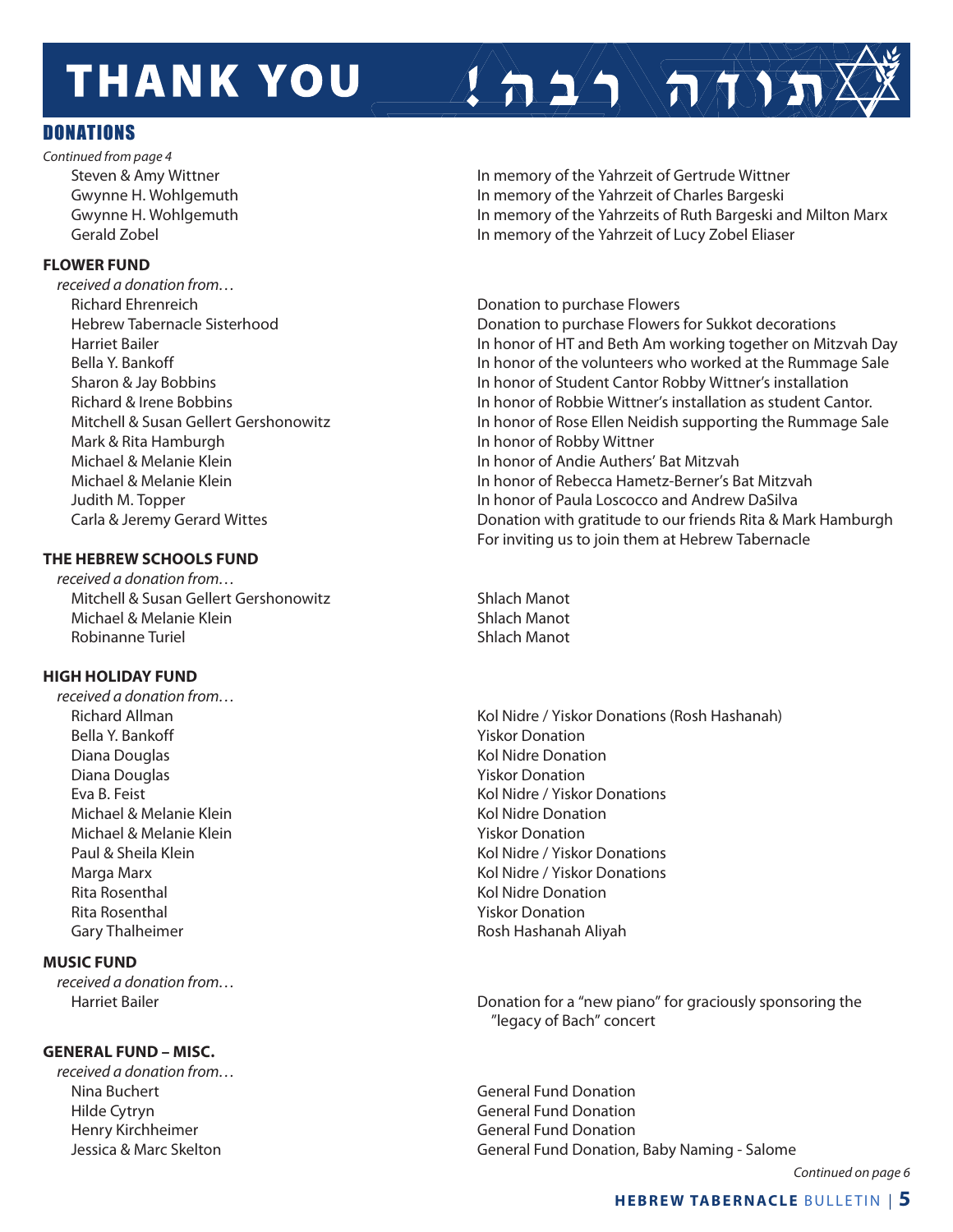# **THANK YOU**

## DONATIONS

*Continued from page 5* David & Elaine Steinhardt **General Fund Donation** General Fund Donation

#### **HEBREW SCHOOL SCHOLARSHIP FUND**

*received a donation from…* Andie Authers Andie Authers Diane & Richard Dragan Dragan TOT Shabbat Program Kennon Miller TOT Shabbat Program

#### **HIGH HOLIDAY FUND**

 *received a donation from…* **Bella Y. Bankoff** Yiskor Donation

#### **INTERFAITH THANKSGIVING FUND**

*received a donation from…*

#### **RUMMAGE SALE FUND**

*received a donation from…* Diana Douglas Rummage Sale - proceeds Michael & Melanie Klein **Rummage Sale - proceeds** Joseph & Joan Serrano Laufer **Rummage Sale - proceeds** Mark & Ellen Freilich Pakman **Rummage Sale - proceeds** Addison & Nagila Quale **Rummage Sale - proceeds** Melissa & Elena Deutsch Stein **Rummage Sale - proceeds** Various **Mathematic Community Community** Rummage Sale - proceeds Gale Wein **Gale Wein Gale - proceeds** 

#### **SEDER FUND**

*received a donation from…*

The Benevity Community Impact Fund Grants from businesses, foundations, and other non-profits

 $\sum_{i=1}^{n}$ 

Tara & Levin, Joel Collins Hebrew School Scholarship Fund in honor of the Bat Mitzvah of

 Hilde Cytryn Hebrew School Scholarship Fund Richard Ehrenreich Hebrew School Scholarship Fund Miriam & Desma Holcomb Frank **Hebrew School Scholarship Fund in honor of Bat Mitzvah of** Hebrew School Scholarship Fund in honor of Bat Mitzvah of

Richard Allman Kol Nidre / Yiskor Donations Diana Douglas Kol Nidre / Yiskor Donation Eva B. Feist Kol Nidre / Yiskor Donations Michael & Melanie Klein Kol Nidre / Yiskor Donations Paul & Sheila Klein **Kollars and Sheila Kollars and Kollars Aristor Conventions** Kol Nidre / Yiskor Donations Marga Marx Kol Nidre / Yiskor Donations Rita Rosenthal **Kollandia Rita Rosenthal** Kol Nidre / Yiskor Donations

Paula Carmelita **Interfaith Thanksgiving Reception Fund (+ Gold Wing)** Interfaith Thanksgiving Reception Fund (+ Gold Wing) Miriam & Desma Holcomb Frank Interfaith Thanksgiving Reception Fund Gary Thalheimer **Interfaith Thanksgiving Reception Fund** 

 Bella Y. Bankoff Contribution to support the annual community seder. Leonard Cooper Contribution to support the annual community seder. Richard Ehrenreich Contribution to support the annual community seder. Miriam & Desma Holcomb Frank Contribution to support the annual community seder. Mitchell & Susan Gellert Gershonowitz Contribution to support the annual community seder. Mark & Rita Hamburgh Contribution to support the annual community seder. Franklin Hess Contribution to support the annual community seder. Michael & Melanie Klein Contribution to support the annual community seder. Alon Salzman Contribution to support the annual community seder. Margaret, Lawrence A. Suran Contribution to support the annual community seder. Kurt & Anita Vooss Contribution to support the annual community seder.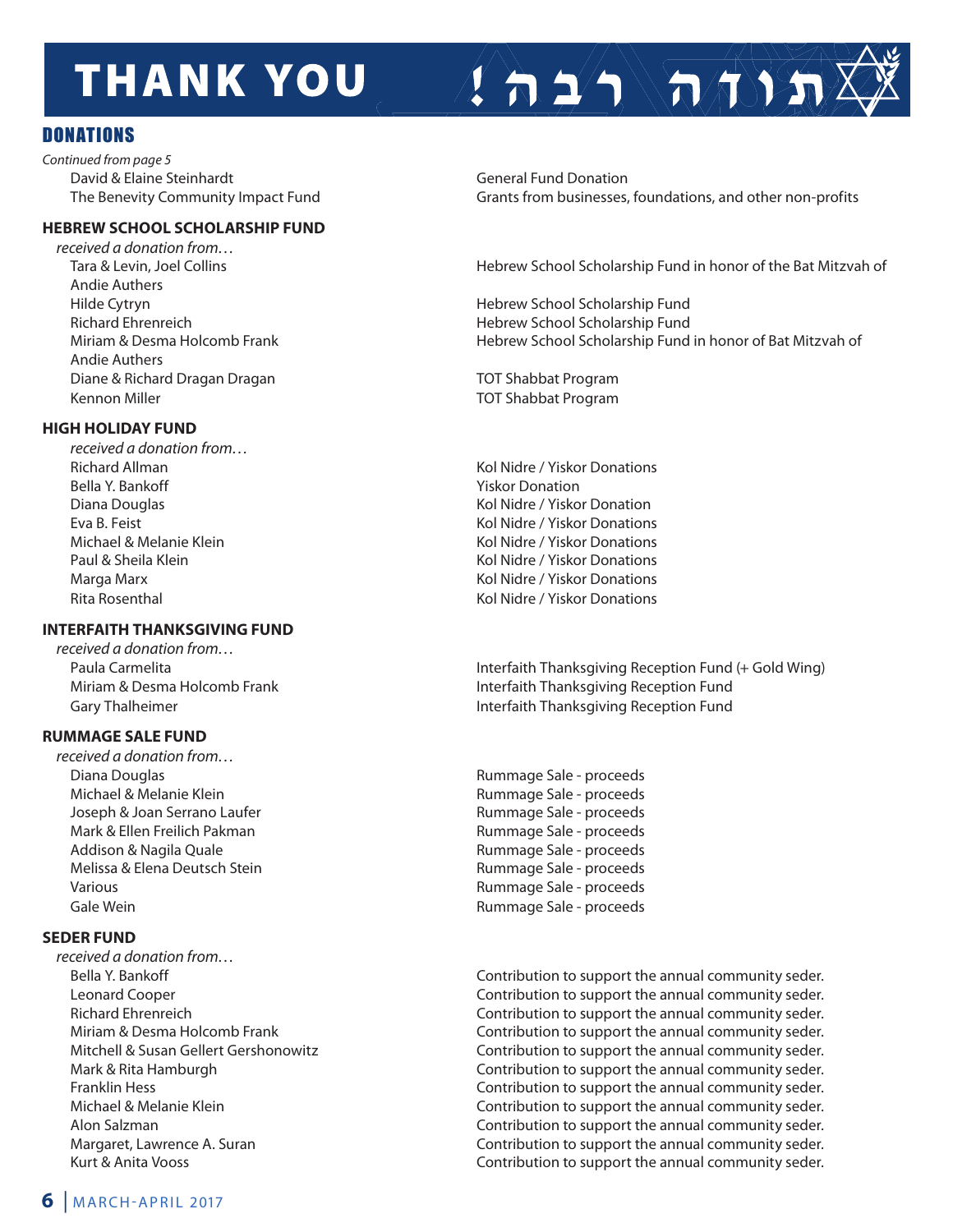# **The Hebrew Tabernacle's Armin and Estelle Gold Wing Gallery March-April, 2017**

*Judith Joseph* **Artist and Calligrapher**

*In Celebration of Hebrew Tabernacle's 111th Year!*



**Original Letter** 

**Artist Statement:**

*I am inspired by family migration and spiritual wonderment.*

Hebrew Tabernacle started in 1905, a time when thousands of immigrant Hebrew children were left to wander aimlessly around the streets of NY without any instruction in Jewish ethics.

Our founders built a House of Worship and Instruction.

In the 1930's and 40's Jews fleeing Nazi Europe joined, finding new community. They bought and renovated an art deco building in Washington Heights.



With time, new and old generations are getting to know each other as they support a Reform Jewish spiritual home that welcomes and sustains them.



*Paintings by Judith Joseph, Decorations by Amy Schindler, Photography by Caroline Brown,* Poetry by *Kathleell Hogall*

*Curated by Regina Gradess,*





**Join us as we open this special Gold Wing Exhibit Saturday, March 4, 2017 12:00 pm - 2 pm,**

Family Friendly Sabbath 10 - 11:30 a.m. Exhibit ends on April 24th, 2017



**The Armin and Estelle Gold Wing in the Hebrew Tabernacle 551 Fort Washington Ave, at 185 St, NY, NY 10033**

## **- FREE ADMISSION -**

Open M, W, F 11 am to 4 pm • Call 212-568-8304 for additional times or http://www.hebrewtabernacle.org.

*Directions: "A" train to 181 Street- Use the elevator at the 184 Street exit up to Fort Washington Avenue. Buses – M 4 and M 98*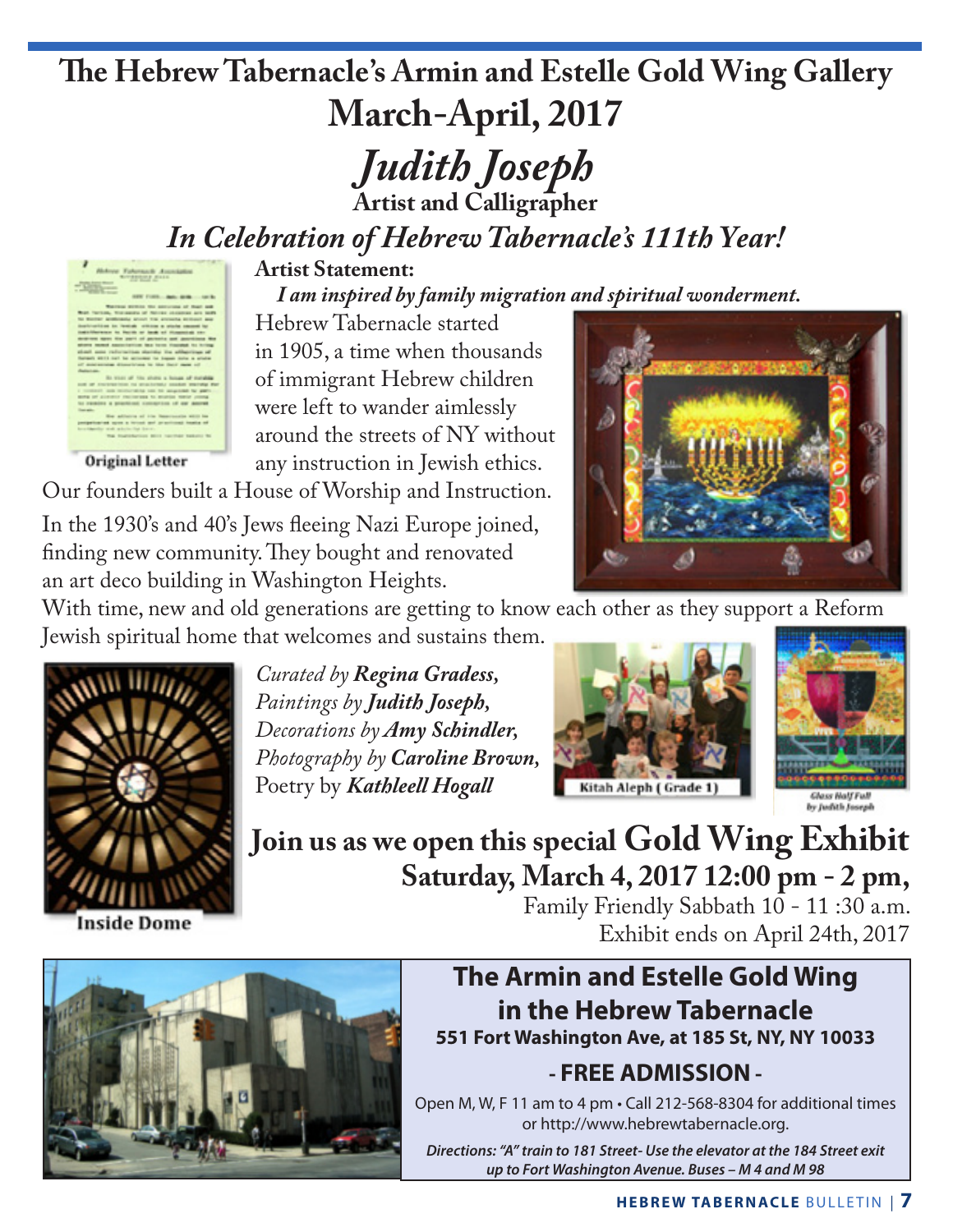#### **IN MEMORIAM**

In grateful memory of the departed whose names are taken from the records of Hebrew tabernacle and Beth am and which appear on a separate weekly Yahrzeit list. It is our minhag to read Yahrzeit names at the Shabbat services following the date. **If you would like a name read, please call the office in the preceding week**.

#### **YAHRZEIT LIST**

**February 26 – March 4, 2017**

Ruth Berliner Hedda Blum Samuel J. Cohen Moses David Millie Davis Gerda Dittman Morris Duhan Robert Ehrlich Jerda Englaender Joseph Eschelbacher David Finkelstein Geoffrey Forscher Elsie Frank Sylvia Fried Adolph Gerson Gertrude Goldman Delphie Greenbaum Rosa Grunwald Alfred Haas Nasha Hamlet Carrie Hertzog Richard Hess Helen Hirsch Cynthia Holcomb Hall Milton Hymes Robert Jacob Ruth Jacobi Fred Julius Leopold Kende Harry Kessler Herman Kestenbaum Hannah Kirchheimer David Klein David Lacob Clara Levin Leopold Leysersohn Martha Light Harriet Loeb Sophie Malvin Hyman Mandelsberg Hertha Marx Emil Mortge

Grete Mosbacher Moritz Moses Irma Myers Gerda Nesselroth Amalia Neugarten Dorothy Newman Hermann Pomper Henrietta Rothschild Eric Salomon Simon Schachter Albert Schulein Bernhard Schwartz Julius Sommer Margaret Sorell Peter Spivack Jacob Steuerman Ludwig Suran Barbara Heldman Tauszig Paul Tislowitz Leon Walter Werner Weinberg Anna Weisman Samuel Weitzenhoffer Johanna Wiersch Rosa Winkler Eric Wolff

#### **March 5 – 11**

Frieda Bachert Gustav Bachert Lena Birn Curt J. Blanke Anna Bloom Nathan Brandis Heyman Cohn Grete Dilloff Gunther Ehrlich Anneliese Eisenberger Henry Eppstein Jetta Eschelbacher William Eston Ida Felsenthal Fanny Flatauer Anna Frank

Arnold H. Fried Rose Golden Ellie Gradess Erwin Grossman David Harris Selma Heilbronn Julius Yale Kaplan Theresa Kestenbaum Samuel Klinger Kurt Levin Arthur Levy Peter Levy Jennie Loewenberg Natan Bernt Londner Johanna Michel Aron Gerson Muetz George F. Muller, Sr. William J. Neuberg Sara Neugarten Dave Newman Sylvia Olefson Emily G. Pearson Arthur Plaut Otto Porjesz Rebecca Rosenberg Ruth Rosenstam Evelyn Rosenstein Irwin Ross Leo Schachter Rosy Simonstein Dr. Max Sorell Louis Stadholz Renee Salzman Tabor Samuel Wertheimer Samuel Wohlstetter Bernice Zalkin

Alice Frankel

#### **March 12 – 18**

Hilde Baer Max Bauman Curt S. Bertheim Lottey Blattman Edith Block Jacob Braun Felix Cahn Hannah Cohn Yettchen Cohn Evelyn Deutsch Ignatz Dingfelder Moritz & Lydia Einstein Nathan C. Engel Alois Eysler Joan Greenberg Freilich Jacob J. Gerber Max Gottschalk Sophie Gruensfelder Else Heidenheimer Fanny Heimann Flora Hermann Sally Hermann Alex Heyman Simon Hirschfeld Bruno Isaac Ludwig Jacobi Gerhard Jordan Martin M. Kastan Julius Katzenstein Trude Lauer Walter Lesser William Levitman Rebecca Lewin Mollie Linden Bettina Silver\* Lorris Betty Lowenthal Moritz Lowenthal Elizabeth McDowell Sigmund Muetz Siegfried Neugarten Pauline Oppenheimer Esther Rosenberg Dr. Anna Rosenow Hilde Rubel Lia Scheidt Richard R. Scheidt Dora Scheirer Joseph Schweitzer Bertha Schwenk Eve Greenberg Segal Bernhard Singer Otto I. Stiefel Morris Strassburger Elsie Strauss Ruth Taylor Edith Wachsner Jack Weigel Samuel Weingarten Simon Wieser Justin Winter

Continued on page 9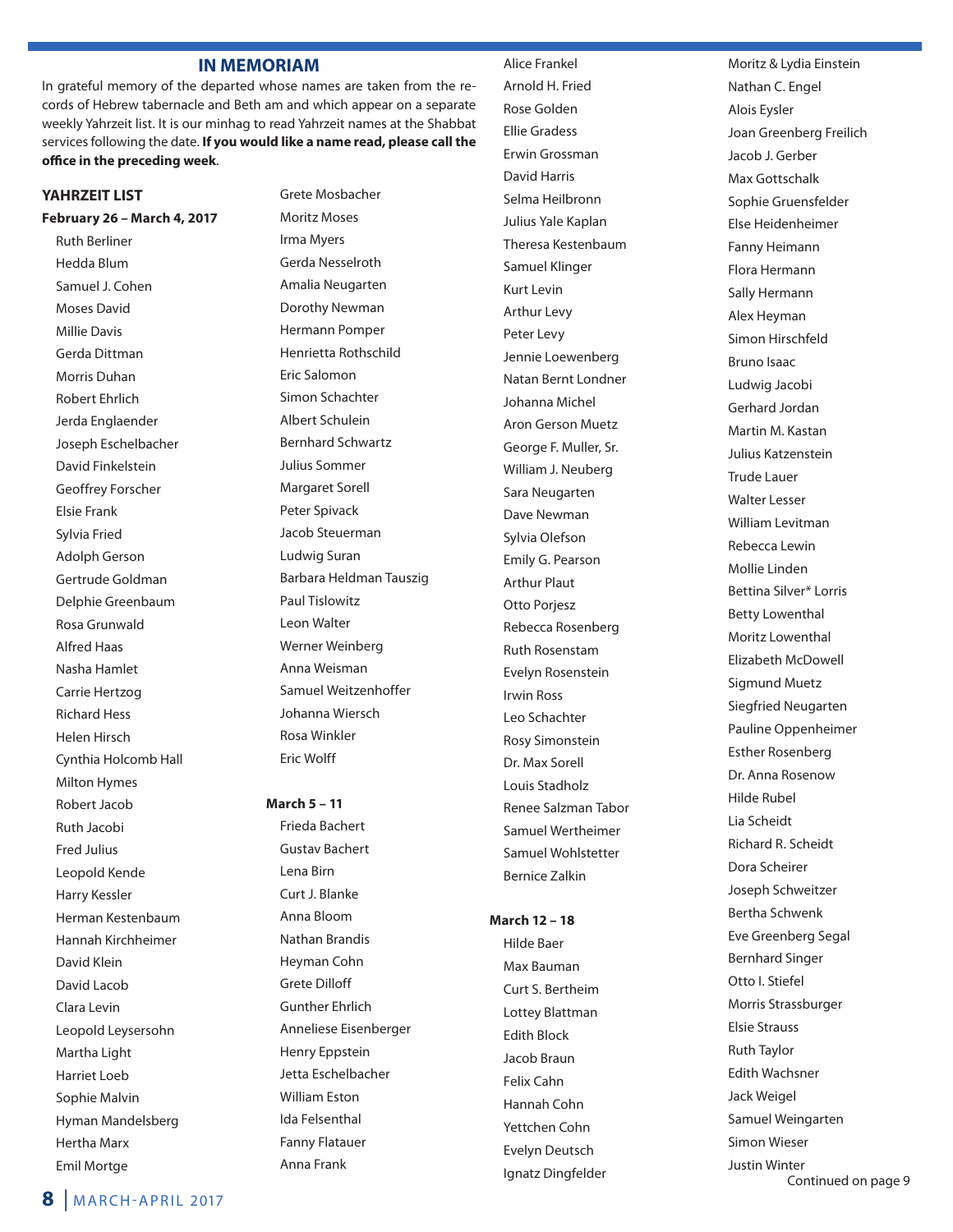#### **YAHRZEIT LIST**

*Continued from page 8* Ernest A. Wolff

#### **March 19 – 25**

David Arndt Ella Becher Walter Berney Debra Bernhardt Lili Bier Harry Bimberg Sophie Blankenstein Herman Blatt Hedwig Bloch Harry Crystal Fanny Ehrenberg Ernst D. Frank Herman Frant William Freeman Julius Froehlich Jack Golub Charlotte Haendel Bina Hanauer Max Hanauer Percy E. Hart Lore Heilbronn Simon Hirsch Margot Hochberger Edith Jacobi Curt Jellin Lotte Katz Minnie Klebanoff Chava Rivka Kohn Isidor Kulb Ruth Landsberg Hanna Langstadt Sigmund Levin Alice Levy Eric Loeb Selma Loebenberg Gertrude Maier Nathan Maier Paula Marshall Moses Milshtein Tessie Myers Bessie Nemlich Rose Ober Julius Regensburger Sophie Regensburger Walter Rinehouse

 Anna May Freeman Rose Joseph Rosenberg Martha Rothenberg Robert Rothenberg Oskar Schwarz Jacob Seligman Julius Sessler Artur Sittenmann Marie Smith Agnes Steiner Ernest Strauss Thilla Suessel Dr. Arnold Taub Henry Uhlfelder Jeanette Ward Siegfried Weil Emma Weinberger Else Westheimer Manfred Westheimer Alice Winter Josef Wodowski Alma Wolff Rivka Zemet

#### **March 26 – April 1**

Albert Alexander Blondine Alexander Dina Alexander Maxine Baar Rebecca Berliner Nelly Bloch Irene Cahn Emily Cappel Isidore Dolinger Lena Doniger Ruth Wolf Ehrlich Louis Fein Herbert Feist Maurice Fleshler Willy D. Fromm Bianca Ganzman Jennie C. Gold Dora Seidner Greenbaum Charles H. Greenberg Erwin E. Haimann Albert Hamburger Salo Hamburger Hermann Himmelweit Arthur Hirsch Dr. Martin Hirschowitz

Moritz Hirschowitz Hippolyte Jonas Walter Kaufman Seligman Levi Rev. Meyer A. Levinson Erich Marx John H. Mayer Joseph Melzer Jack Morris Arthur Muller Norman Myers Henry Nesselroth Sally Neu Renee Obermeier Otto Samuel Oppenheim Isabel Perlman Daniel Pinsky Lynn Presley Helma Roos Simon S. Rosenstamm Clara Sittenmann Josef Sonnenfeld Kurt Speier Siegfried Steinhardt Fritz Ultmann Anna Vickers Ruth S. Weiss Hansi Wickert

#### **April 2 – 8**

Victor Adler Ilse Amson Egon Bachrach Mildred Besser Frank Bloch Lillie Cohen Millie Coster Abraham L. Diamant Clara Dittmann Donald Edwards Julia Ehrenreich Lore Emanuel Justin English Martha Federmann Gretel Feibelman Bernhard Feist Bernard Forscher Edith Friedman Jack Gerber Armin Gold

Charles Graff Sarah Grinstein Hedwig Gruenbaum Erna Heart Herman Heidelberger Elizabeth Heymann Isaak Jutkowski Toni Kahn Pincus L. Klein Gershon Levin Lina Levite Erna Loewenstein Ludwig Loewkowitz Bernard Lowenthal Marcus Lowenthal Max Maas Bertha Magasiner Sophie Magasiner Emmy Marx Henny May Marion E. Mayer Charles Neadel Magda Oberlander Paul A. Salz John H. Scharf Annie Schiff Aaron L. Schwartz Joseph P. Smith Ada Speyer Dr. Frederick D. Stern Lillie Stream Riyan Tejada Hans David Tobar Charlotte Tucker Simon Weinberger Esther Zacks Javier Garcia Zurita

#### **April 9 – 15**

Irene Adler Harriet Appel Irene Baltuch Salo & Rosa Bandmann Walter Bergmann Sarah Chekinsky Phil Deutsch Cantor Henry Ehrenberg Edith Eisemann Sophie Fleischmann Jeanne Florsheim Continued on page 10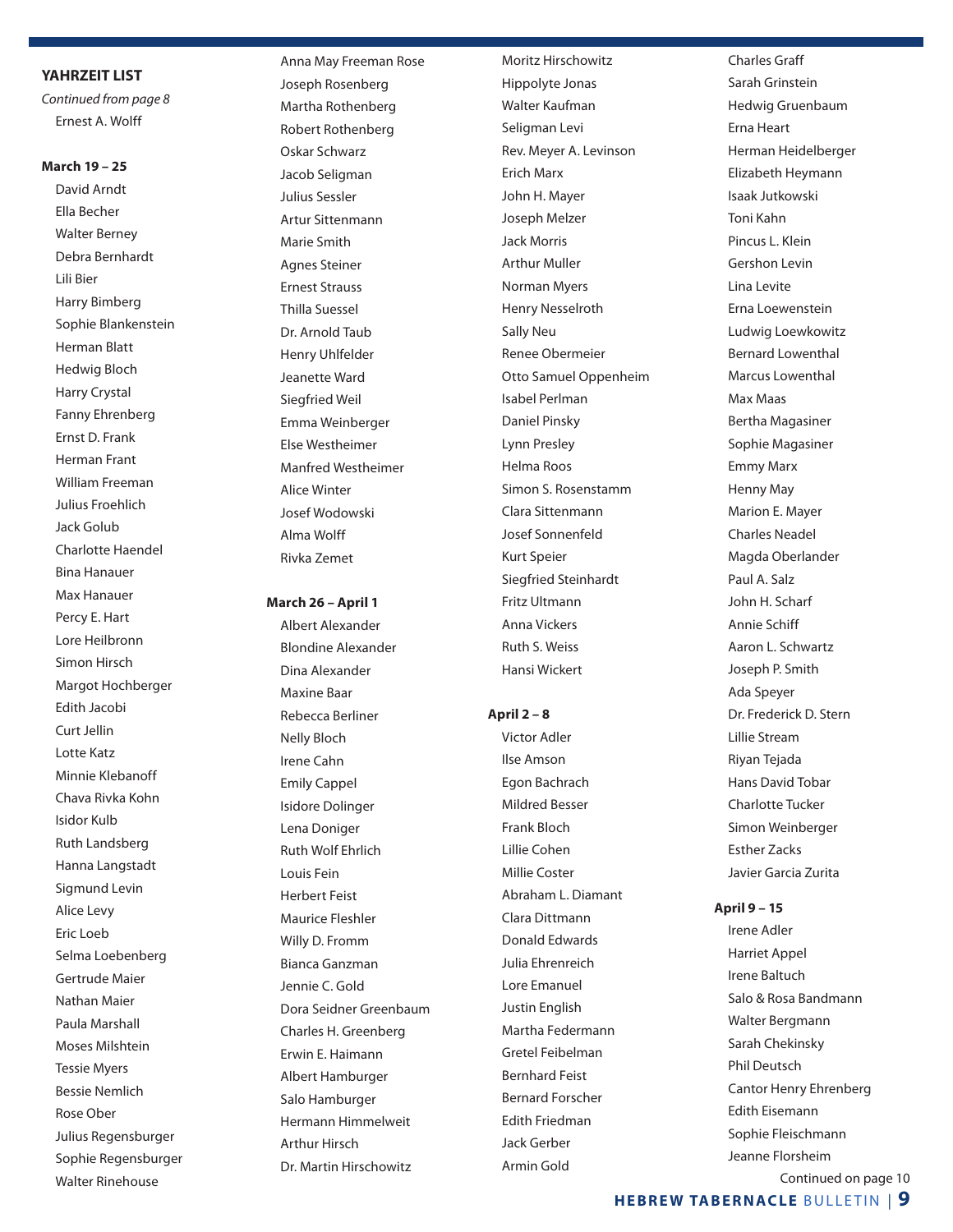#### **YAHRZEIT LIST**

*Continued from page 9* Arnold Fraenkel Arthur Frank Bernard Frank Elsie Frank Ernst J Galewski Mathilde Golden Eva Gorton Lee Sally Grossman Dr. Arthur Hahn Sigmund Herz JoAnn Hoffman Mina Jarajewski Alfred Katz Samuel Konig Ruth Krautman Rebecka Lachmann Benjamin Laguna George Lebow Jacob Lefkowitz Alfred Lehmann Richard Lewitus Fritz Loeb Siegfried Loewenstein Leo Maier Charles Mayer Jacques J. Mayer Renate Mccutcheon Julius Morgenroth Walter Mosbacher Lina Mosback Enoch Nordlinger Abraham Ober Barnet Perlman Theo Rendl Ray Roman Mina Roos Mamie Rosenbluth Mark Rosenfeld Richard Schulz Irving Schuster Julius Simon Klara Simon Linda Diane Solomon Max Spector David Stern Max Stern Fanny B. Strauss Olga Weihermann

Hans Weile Ethel Weisbard Bernard Weissman Benjamin Willis Fred Wolff Jacob Wolff Peter L. Wolff Max Zobel Robert M. Zweig

#### **April 16 – 22**

Sol Altschuler Harry N. Baruch Leo Blankenstein Machla Braun-Speishandler Max Breitbarth Henry K. Bronheim Gustav Buchdahl Carol Feller Arthur Frank Martin Freund Alfred Grau Steven Allen Greenbaum Traude Hamburgh Anne Hoexter Amelia Reisel Horowitz Anna Kalfus Herbert Kann Manya Kaplow Morris Katz Bertha Kaufman Arthur S. Klashman Annie Kohlhagen Anna Kramer Emma Lambert Selma Landauer Jules Lebell Martha Levi Daniel Levy Ilse Lichtstern Sol Light Stefanie Lowen Ruth Lowenthal Jacob Mandelbaum Rhoda P. Marquith Max Marx Julius May Zessi Nelkens Bessie Newman Jonathan Ragovin

Henny Rinehouse Max & Clara Rohrheimer Ruth Rosenbaum Bruno J. Salomon Max Salomon Jeanette Scheuer Flora Schloss Eugenie Seligsberg Lilli Seligsohn Milton Semes Manya Silverstein Ben J. Sondheim Otto Sonnenfeld Oscar Spector Dr. Ernst Springer Helene Stern Berthold Strauss Thekla Strauss Irma M. Tyson Emil Vorzimer Herman Wolf

#### **April 23 – 29**

Nathan Abrams Sonia Ahrens Lillian Baumblatt Florentine Behrendt Herman Behrendt Emanuel Bellefond Charlotte Blatt Shlomo & Nacha Brandis Grete Callman Abraham Cohn Irene Danziger Pfc. Gunther Dorzback Bernard F. Duhan Irmgard Ehrlich Rosa Faber Victor Faber Eric Fourier Friedrich Gemeiner Salomon & Fradel Gemeiner Rita Greenberg Frances Gutter Emanuel Hamelburger Pauline & Moses Hanauer David Heimann Meta Hermann Clara Hirsch

 Joseph Hirsch Julius Holdheim Eva M. Huvos-Lowenthal Selma Israel Bess Kaufman Florence Keidan Carola Klein Herman Kohlman Emilie & Heinz Langstadt Joseph Leindheim Gida Lomnitz Doris Mannheimer Alice Marx Erna Marx Hilde Marx Ernest May Gary Mendel Louis Michael Lena Michel Dr. Henry Mintz Dwora Muetz Robert A. Muller Dr. Jacob Joseph Nadel Anna Nadelman Katherine Neumann Emma Norman Rosa Ochs Elsie Oestreicher Helene Oppenheim Paul Pollack Kurt Reis Ruth Rosenthal Faith Rosenzveig Leo Secunda Esther Seide Irma & Julius Siegel Selma Siegel Rudy Simonstein Ruchel Spiewak Erna Strauss Jeanette & Salomon Strauss Solomon Strisower Irma Weinheim Rosi Weinheim Bella & Leopold Werberg Erwin Winter Gertrude Wittner Sidney S. Wolff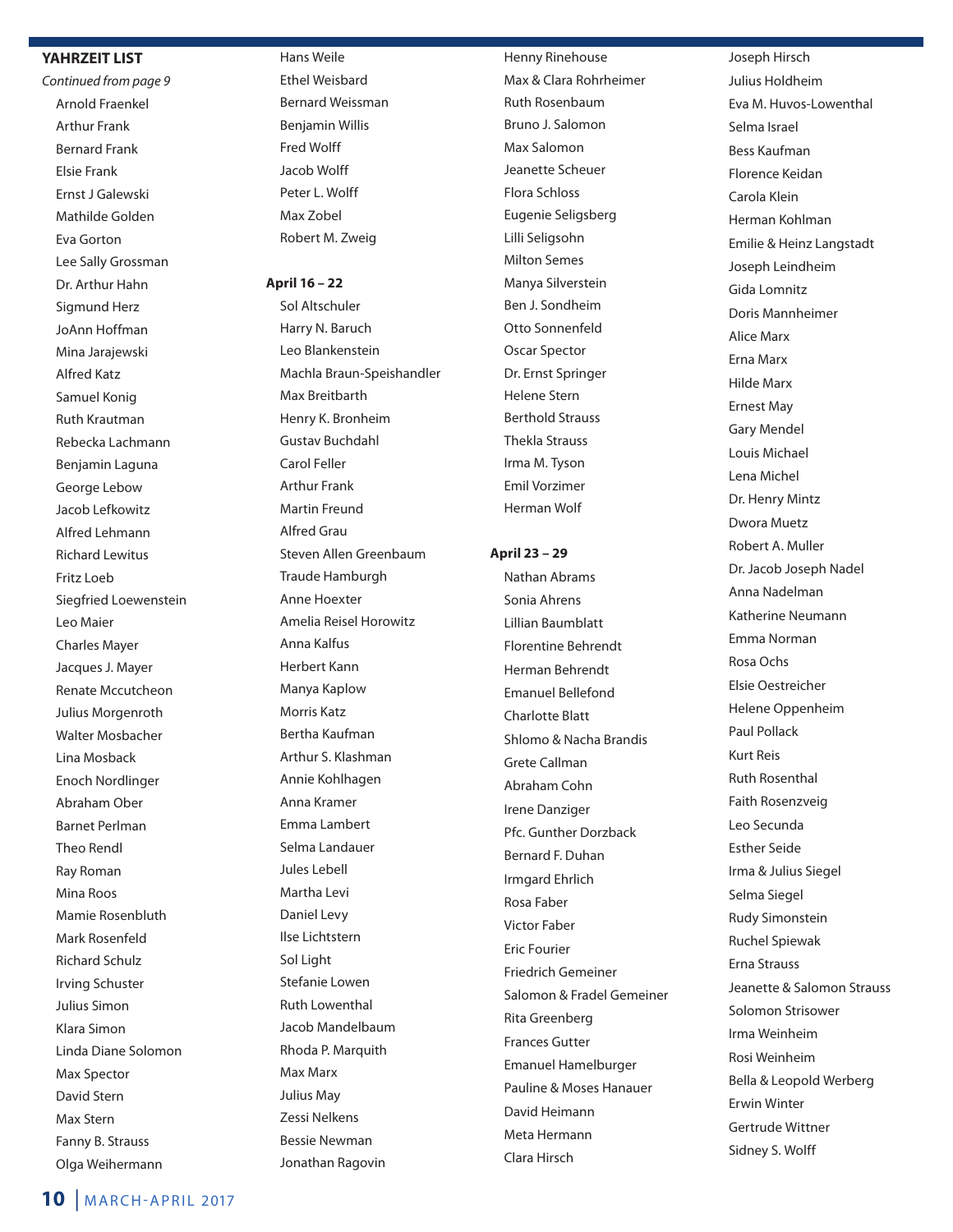# IN MEMORIAM

ew of us probably remember Rudolph **F**ew of us probably remember Rudolph<br>**F** (Rudy) Steinhardt, who passed away on December 13, 2016.

 Rudy was, for a long time, the "cornerstone" of our congregation. For almost sixty years he was a proud attending member to every prayer service, even when he still had to come all the way from New Jersey to come to meditate and communicate with our Creator.

 From the moment Rudy came to America, in March of 1939, and he had to cope with the fate which so many of our members experienced, he found his spiritual refuge in the Hebrew Tabernacle. At that time our synagogue was still located at West 161st Street, in the heart of Washington Heights.

 When he returned from serving this country during World War II in the army, as a sergeant, in Africa and Italy, he also returned to the Hebrew Tabernacle to reorient his psyche to a peacetime mode.

 It was here that Rabbi Polish wedded Rudy and Margot and where their two sons, Jerry and David, became Bar Mitzvah.

 Eventually Rudy became a Member of the Board of Directors of the Hebrew Tabernacle. Later Rudy also chaired the Ritual Committee, all along attending services every week, sitting in one of the front rows together with his sons truly enjoying the music.

 Before the Shoah decimated all of our Jewish communities in Europe, there were three major Jewish communities in Germany, Frankfurt am Main, Berlin and Breslau. These cities even had heir own Jewish institutions, such as a Jewish Hospital, a Jewish Nursing Home a Jewish Cemetery and a Jewish high school.

 Rudy was born on December 11, 1921, in the most famous one of them, in Frankfurt am Main, the city, which even had its own famous liturgy and prayer book. In the other Jewish communities sometimes the prayer books indicated that the prayers the worshippers were about to pray were recited differently, or in a different order, in Frankfurt.

 The one thing which attracted Rudy the most to the Tabernacle was the German Jewish Liturgy, the beautiful, lyrical music of L. Lewandowski, S. Sulzer, I. Alter and S. Naumburg.

 It is rare to find someone with whom you share the same love for music and prayer. We used to spend hours together talking about this music and sharing the latest recordings of some of this music.

 I know that I speak for many of our old timers, when I say that "I will miss him".

Zecher Tzaddik L'Vracha!

Fredy K. Seidel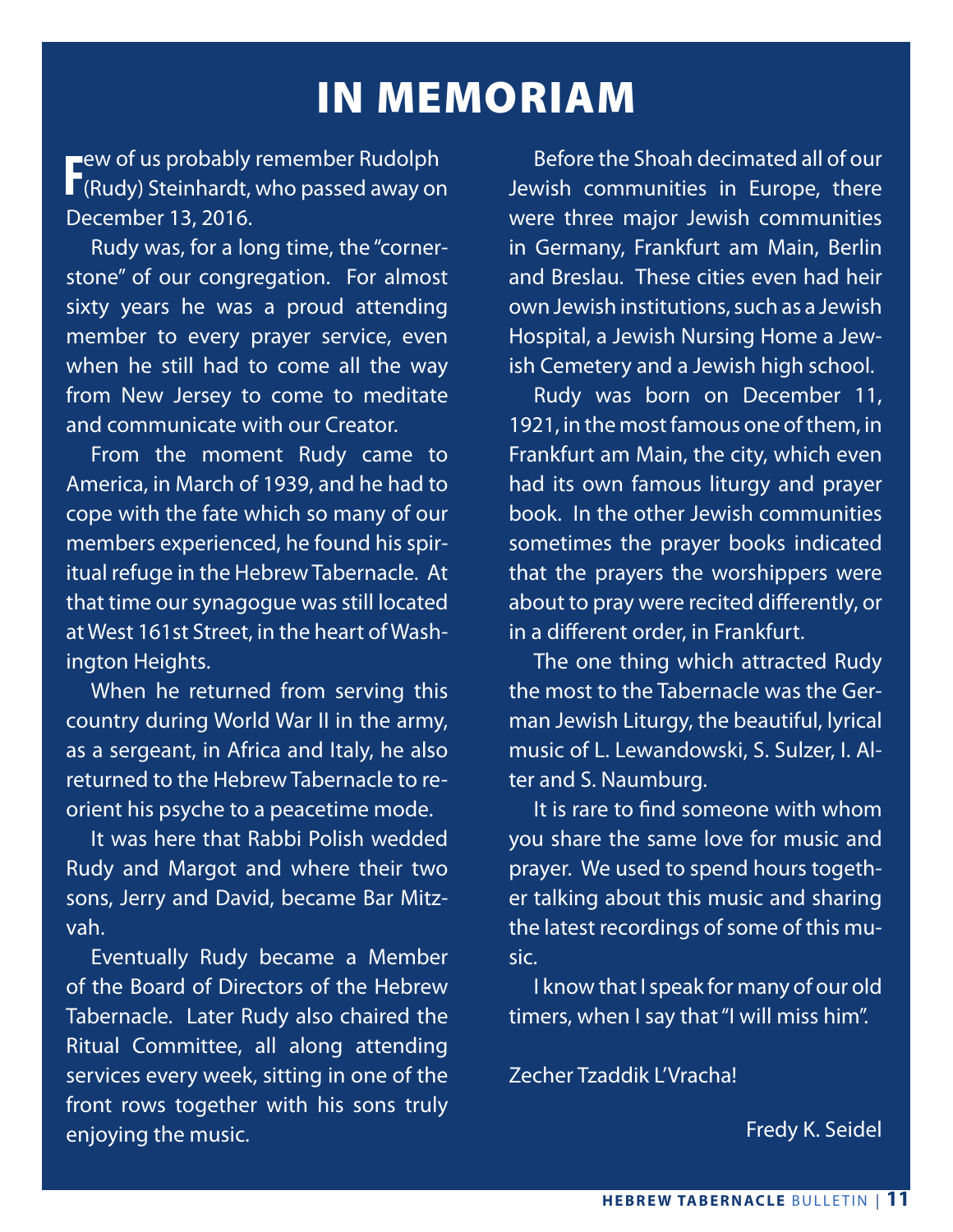# N MORTHERN MANHATTAN

February 16, 2017

Dear Hebrew Tabernacle and Beth Am congregations:

On behalf of detained immigrants throughout the state of New York we would like to thank you for your advocacy.

Your letters provided much needed support to the NYIFUP campaign, whose goal is to close the justice gap immigrants suffer throughout our state. Thousands of documented and undocumented immigrants are detained without the right to free counsel. This is un-American and NYS must lead the way in correcting this immoral travesty.

Your letters communicated loud and clear to Governor Cuomo that you are standing on the right side of justice and that this great state of ours should do the same.

Yours in the struggle,

 $A6x$ 

Angela Fernandez, Esq. Executive Director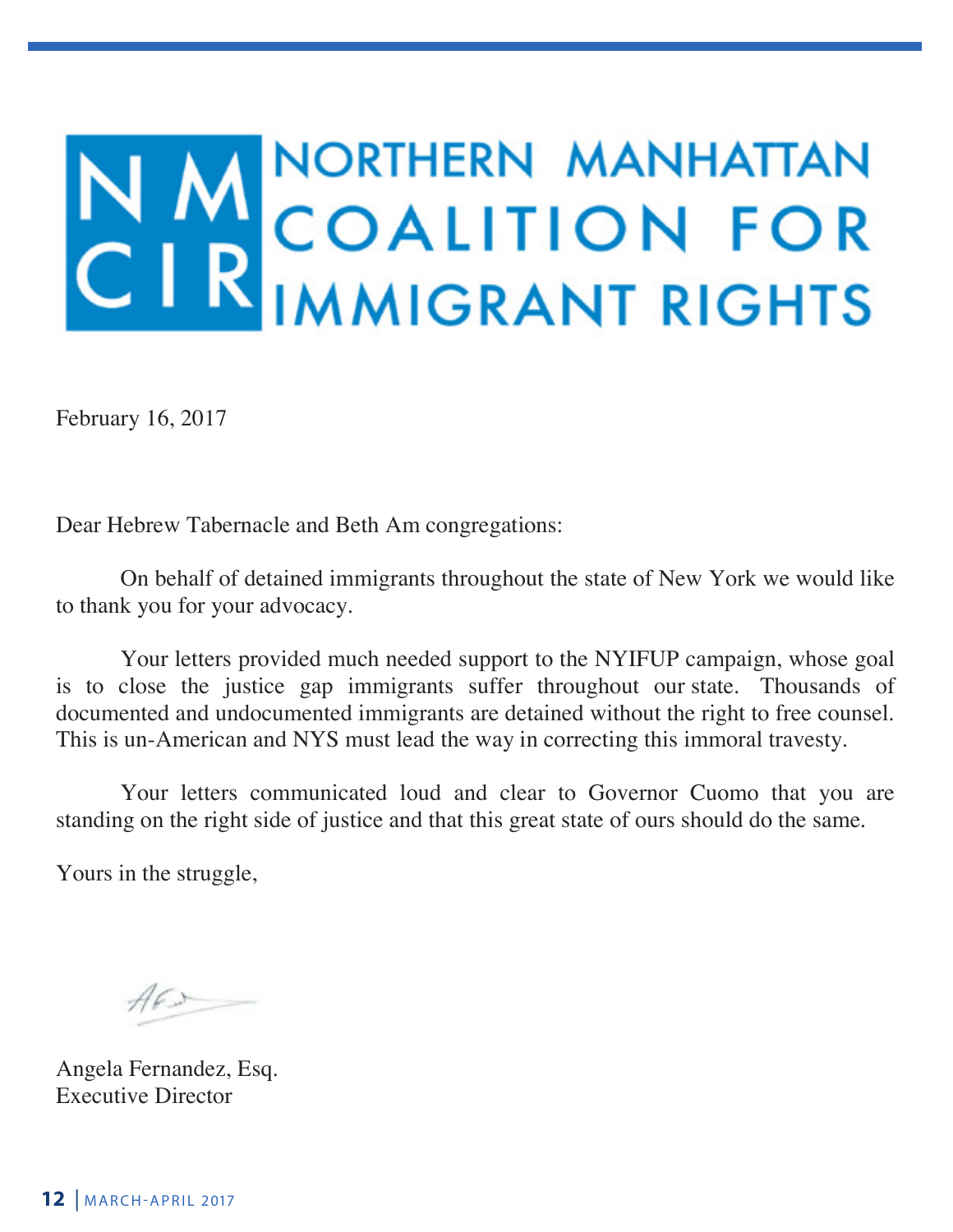# Mitzvah Day Touches Many Lives in Our Community & the World

This annual joint project of Hebrew Tabernacle and Beth Am the People's Temple brought over 50 kids and adults together to achieve many mitzvot on Jan. 8. New projects included sending packets of necessities, toys & a personal note to Syrian refugee children; advocacy letters to expand a program that provides an attorney to immigrants who are in NYS detention facing possible deportation; and an on-line petition of Jewish-Muslim solidarity.



- 58 Hope & Care kits for Syrian refugee children in Greece
- 26 letters to our Governor & State Senator urging funding for the NY Immigrant Family Unity Project
- 20+ signatures on Bend the Arc Jewish-Muslim Solidarity Statement
- 120 lunches for Inwood's Love Kitchen (2 PBJs, cheese stick, juice box, oreos, banana or orange, Hershey's kisses, and lots of love!)
- 22 hats & scarves for the Ali Forney Ctr. for LGBTQ youth
- 80 toiletry kits for the Ali Forney Ctr. for LGBTQ youth
- 26 toiletry kits + bag of full-sized toiletries for Washington Heights CORNER Project
- 4-dozen + get-well cards for kids at Presbyterian's Children's Hospital of New York
- 36 letters on behalf of Amnesty International prisoners of conscience

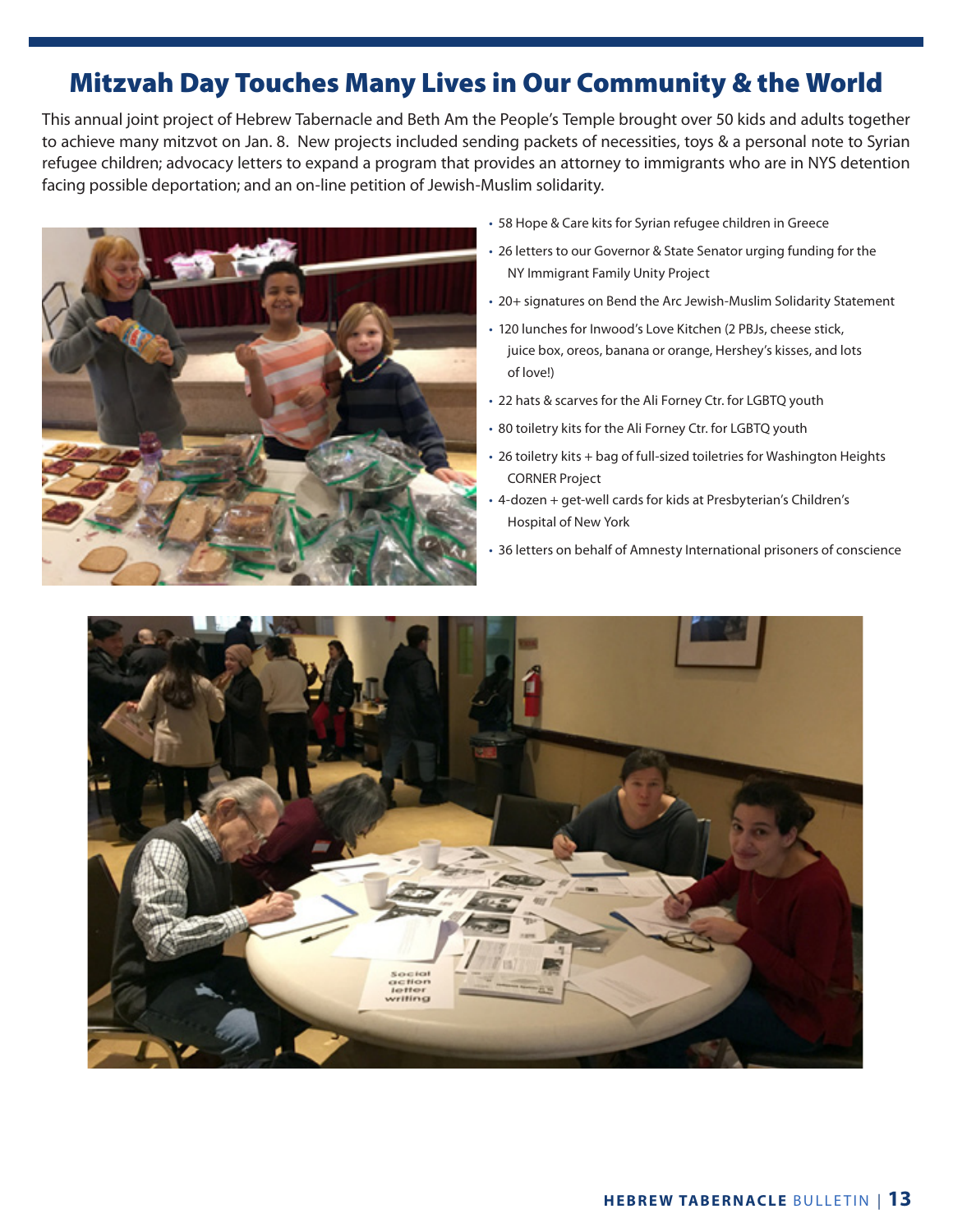## Scholar and Hebrew School Student Grandmother Introduces Her Book: Will Return on April 8 for Book Discussion



During services on January 13 and 14, Jacqueline Silver introduced to Hebrew Tabernacle the themes in her book, …and Yet They Learned: Education of Jewish Children in Nazi Occupied Areas between 1933- 1945. She will return to lead a discussion with our members and others in the community after the Shabbat Service on April 8. Here are some excerpts:

 "My personal interest in this topic began around 1946 when I was nine years old. Most of my maternal grandmother's large family had been killed in Poland by the German war machine. The family had been brutally fractured, and three generations of Metzger relatives were dead. Who were these approximately 80 family members? My generation has never and will never know the details of their fate. Many years later as an adult and a teacher of children in the inner city, I became familiar with education during the *Shoah*…

 After Hitler's 1933 ascendancy to the chancellorship, Nazi racist ideology was manifested in all aspects of German education… Jews continuously found clandestine ways to provide for their children. In ghettos, in orphanages, in forests, and even in some concentration camps, adults use their professional and personal know-how to provide some semblance of structured activity. While it is true that during the Nazi era many Jews did fight back  against oppression through sabotage, Jewish educators, specifically, resisted Nazi oppression non-violently and clandestinely….

Against this historical backdrop, it seems pathetic to say, in 2017 in America, 'I can't teach these kids. Their lives are too hard,' or 'We don't have enough books.' Indeed educators today can only be edified by knowing what miracles teachers performed during the *Shoah.* We, too, can—even in the face of poverty, racism, etc.—create experiences that give our children agency, pride, intellectual stimulation and joy."

We encourage you to order the book (available on Amazon) and read it so we can have an even livelier conversation! But whether you've already read it or not, you'll find April 8 an inspiring and fascinating event.

Introduction by Stacy Silver, daughter of Jacqueline Silver, and mother of Hebrew School student Amitai: I grew up with a mother who was not only the strong core of our family but also worked with children in impoverished, struggling communities. She is a person who has always done whatever she could to improve the world: Tikkun Olam. It is only natural that she took an interest in others who cared for children in difficult circumstances.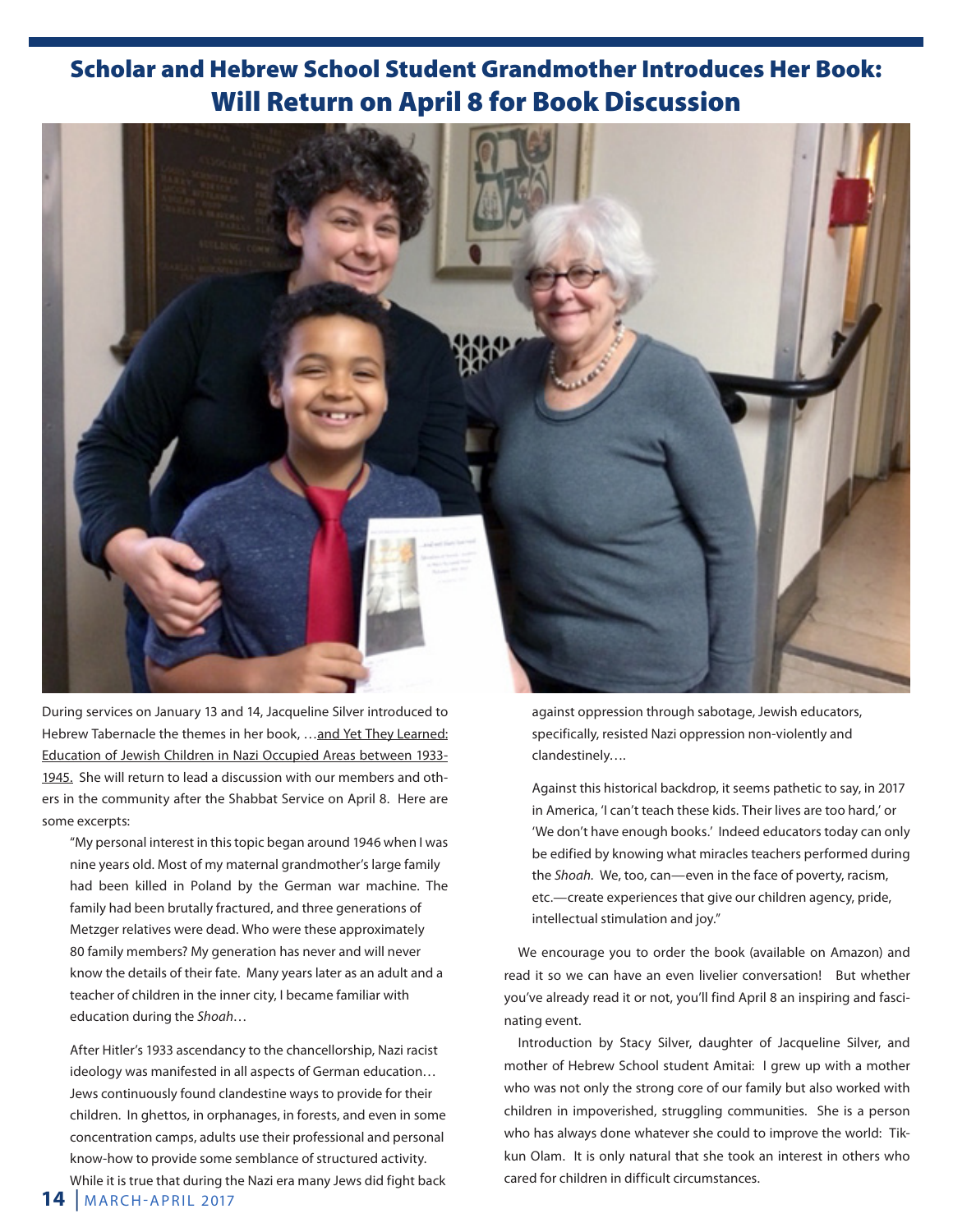| <b>MARCH 2017 ADAR-NISAN/5777</b>           |                                                                                                                   |                                            |                                                           |    |                   |                                                                                      |                                                                                                                                                                                                        |
|---------------------------------------------|-------------------------------------------------------------------------------------------------------------------|--------------------------------------------|-----------------------------------------------------------|----|-------------------|--------------------------------------------------------------------------------------|--------------------------------------------------------------------------------------------------------------------------------------------------------------------------------------------------------|
| <b>SUNDAY</b>                               | <b>MONDAY</b>                                                                                                     | <b>TUESDAY</b>                             | <b>WEDNESDAY</b>                                          |    | <b>THURSDAY</b>   | <b>FRIDAY</b>                                                                        | <b>SATURDAY</b>                                                                                                                                                                                        |
|                                             |                                                                                                                   |                                            | <b>ADAR3</b><br>4:00 pm: Hebrew School<br>Aleph-Grimmel   | 4  | <b>ADAR4</b><br>2 | <b>ADAR 5</b><br>6:00 pm: Tot Shabbat<br>7:30 pm: Kabbalat Shabbat Service<br>G<br>n | <b>ADAR 6</b><br><b>Parashat Terumah</b><br>10:00 am: Family Friendly Service<br>10:00 am: Shaharit<br>12:00 pm: Artist Opening: Judith Joseph<br>10:00 am: Carnival Prep. Assemble<br>Mishloach Manot |
| <b>ADAR7</b><br>10:00 am: Delivery of       | <b>ADAR8</b><br>4:00 pm: Hebrew School                                                                            | <b>ADAR9</b>                               | <b>ADAR10</b><br>4:00 pm: Hebrew School                   |    | <b>ADAR11</b>     | <b>ADAR 12</b><br>7:30 pm: Kabbalat Shabbat Service                                  | <b>ADAR 13</b>                                                                                                                                                                                         |
| Mishloach Manot<br>12:00 pm: Purim Carnival | Dalet-Zavin<br>6:00 pm: Hebrew High School<br>7:00 pm: Exercise Class                                             |                                            | Aleph-Grimmel                                             |    |                   |                                                                                      | <b>Erev Purim</b><br><b>Parashat Tetzaveh</b><br><b>Shabbat Zachor</b><br>10:00 am: Shaharit                                                                                                           |
| 5                                           | 6                                                                                                                 |                                            |                                                           | 8  | g                 | 10                                                                                   | 5:45 pm: Chai for a Pie<br>6:30 pm: Purim Service and Shpiel                                                                                                                                           |
| <b>ADAR 14</b><br><b>Erev Purim</b>         | <b>ADAR 15</b><br>4:00 pm: Hebrew School<br>Dalet-Zavin<br>6:00 pm: Hebrew High School<br>7:00 pm: Exercise Class | <b>ADAR 16</b>                             | <b>ADAR 17</b><br>4:00 pm: Hebrew School<br>Aleph-Grimmel |    | <b>ADAR18</b>     | <b>ADAR 19</b><br>6:00 pm: Tot Shabbat<br>7:30 pm: Kabbalat Shabbat Service          | <b>ADAR 20</b><br><b>Parashat Ki Tisa</b><br><b>Shabbat Parah</b><br>10:00 am: Shaharit<br>12:00 pm: Study of the Zohar                                                                                |
| 12                                          | 13                                                                                                                | 14                                         |                                                           | 15 | 16                |                                                                                      | 18                                                                                                                                                                                                     |
| <b>ADAR 21</b>                              | <b>ADAR 22</b><br>4:00 pm: Hebrew School<br>Dalet-Zayin<br>7:00 pm: Exercise Class                                | <b>ADAR 23</b>                             | <b>ADAR 24</b><br>4:00 pm: Hebrew School<br>Aleph-Grimmel |    | <b>ADAR 25</b>    | <b>ADAR 26</b><br>7:30 pm: Kabbalat Shabbat Service                                  | <b>ADAR 27</b><br><b>Parashat Vayakhel-</b><br><b>Pekudel</b><br><b>Shabbat HaChodesh</b><br>10:00 am: Shaharit                                                                                        |
| 19                                          | 20                                                                                                                | 21                                         |                                                           | 22 | 23                | 24                                                                                   | 25                                                                                                                                                                                                     |
| <b>ADAR 28</b>                              | <b>ADAR 29</b><br>4:00 pm: Hebrew School<br>Dalet-Zayin<br>6:00 pm: Hebrew High School<br>7:00 pm: Exercise Class | <b>NISAN1</b><br><b>Rosh Chodesh Nisan</b> | <b>NISAN 2</b><br>4:00 pm: Hebrew School<br>Aleph-Grimmel |    | <b>NISAN 3</b>    | <b>NISAN4</b><br>6:30 pm: Family Service/Dinner                                      |                                                                                                                                                                                                        |
| 26                                          | 27                                                                                                                | 28                                         |                                                           | 29 | 30                | 31                                                                                   |                                                                                                                                                                                                        |

## APRIL 2017 NISAN-IYYAR/5777

| <b>SUNDAY</b>                             | <b>MONDAY</b>                                                                                                   | <b>TUESDAY</b>                                                    | <b>WEDNESDAY</b>                                                                             | <b>THURSDAY</b>                                  | <b>FRIDAY</b>                                                                                                   | <b>SATURDAY</b><br><b>NISAN 5</b><br><b>Parashat Vayikra</b><br>10:00 am: Shaharit                                   |
|-------------------------------------------|-----------------------------------------------------------------------------------------------------------------|-------------------------------------------------------------------|----------------------------------------------------------------------------------------------|--------------------------------------------------|-----------------------------------------------------------------------------------------------------------------|----------------------------------------------------------------------------------------------------------------------|
| <b>NISAN 6</b>                            | <b>NISAN 7</b><br>4:00 pm: Hebrew School<br>Dalet-Zayin<br>7:00 pm: Exercise Class                              | <b>NISAN 8</b>                                                    | <b>NISAN 9</b><br>4:00 pm: Hebrew School<br>Aleph-Grimmel                                    | <b>NISAN 10</b>                                  | <b>NISAN11</b><br>7:30 pm: Kabbalat Shabbat Service                                                             | <b>NISAN 12</b><br><b>Parashat Tzav</b><br><b>Shabbat HaGadol</b><br>10:00 am: Shaharit                              |
| ഹ                                         | 3                                                                                                               |                                                                   | 5                                                                                            | 6                                                |                                                                                                                 | 8                                                                                                                    |
| <b>NISAN 13</b><br>y                      | <b>NISAN 14</b><br><b>Erev Pesach</b><br>5:45 pm: Erev Pesach<br>6:30 pm: Congregational Seder<br>10            | <b>NISAN 15</b><br>Pesach I<br>10:00 am: Pesach 1<br>44           | <b>NISAN 16</b><br><b>Pesach II</b><br>10:00 pm: Pesach 2<br>12                              | <b>NISAN 17</b><br>Pesach III (CH"M)<br>13       | <b>NISAN 18</b><br>Pesach IV (CH"M)<br>6:00 pm: Tot Shabbat<br>7:30 pm: Kabbalat Shabbat Service<br>14          | <b>NISAN 19</b><br>Pesach V (CH"M)<br>10:00 am: Shaharit<br>12:00 pm: Study of the Zohar<br>15                       |
| <b>NISAN 20</b><br>Pesach VI (CH"M)<br>16 | <b>NISAN 21</b><br><b>Pesach VII</b><br>7:00 pm: Exercise Class<br>17                                           | <b>NISAN 22</b><br><b>Pesach VIII</b><br>10:00 am: Pesach 8<br>18 | <b>NISAN 23</b><br>10:00 am: Pesach 8 (and Yizkor)<br>19                                     | <b>NISAN 24</b><br>20                            | <b>NISAN 25</b><br>7:30 pm: Kabbalat Shabbat Service<br>21                                                      | <b>NISAN 26</b><br><b>Parashat Shmini</b><br>10:00 am: Shaharit<br>22                                                |
| <b>NISAN 27</b><br><b>IYYAR4</b><br>23/30 | <b>NISAN 28</b><br><b>Yom HaShoah</b><br>4:00 pm: Hebrew School<br>Dalet-Zayin<br>7:00 pm: Exercise Class<br>24 | <b>NISAN 29</b><br>25                                             | <b>NISAN 30</b><br><b>Rosh Chodesh Iyyar</b><br>4:00 pm: Hebrew School<br>Aleph-Grimme<br>26 | <b>IYYAR1</b><br><b>Rosh Chodesh Iyyar</b><br>27 | <b>IYYAR 2</b><br>6:30 pm: Tot Shabbat Potluck<br><b>Fund Raiser</b><br>7:30 pm: Kabbalat Shabbat Service<br>28 | <b>IYYAR3</b><br>Parashat Tazria-<br><b>Metzora</b><br>10:00 am: Family Friendly Service<br>10:00 am: Shaharit<br>29 |